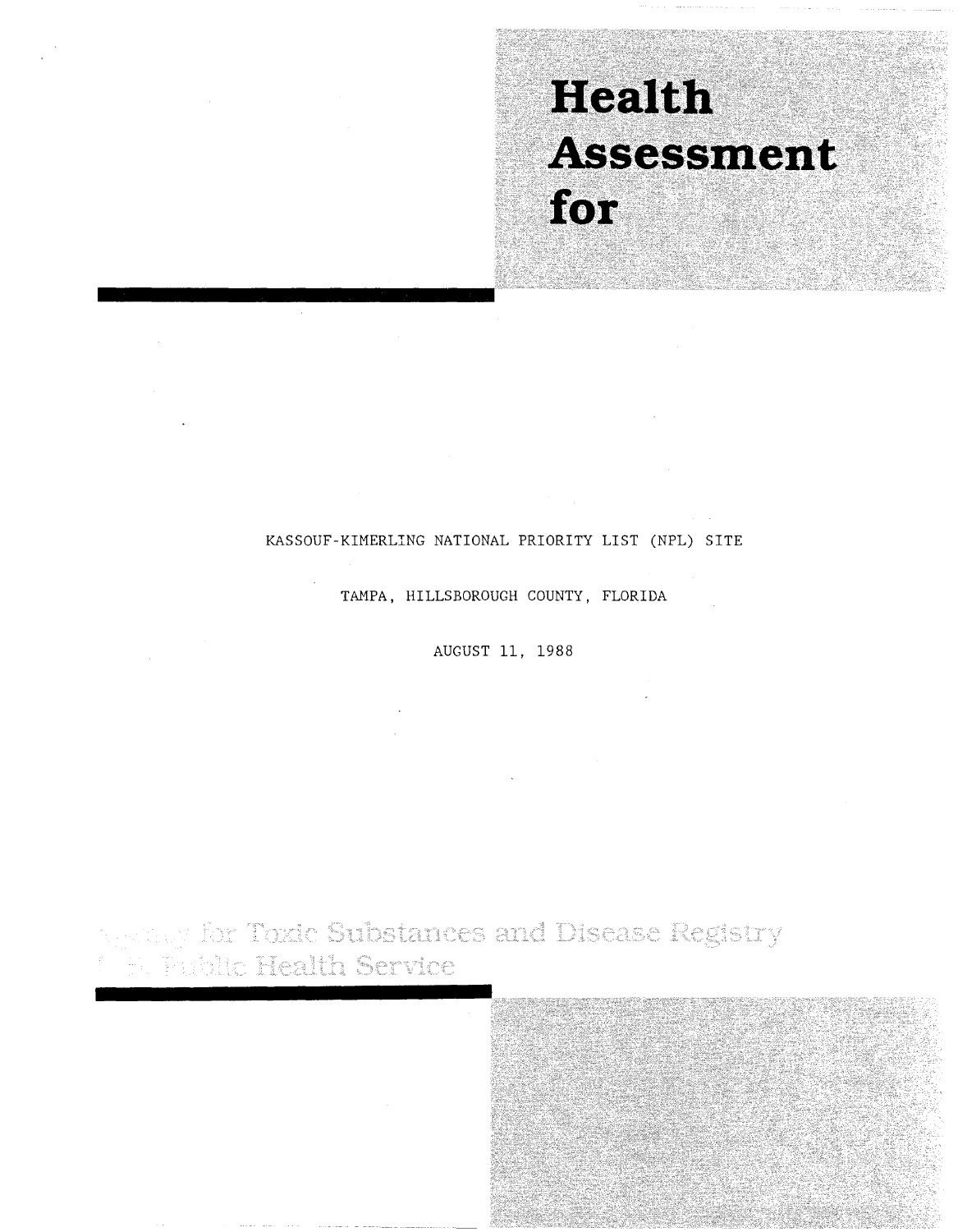### SUMMARY

The Kassouf-Kimerling Site is an NPL site located in Tampa, Hillsborough County, Florida. The primary contaminants found at this site are lead, arsenic and cadmium. This site is of potential public health concern because of the risk to human health that could result from possible exposure to hazardous substances at levels that may result in adverse health effects over time. As noted in Human Exposure Pathways Section below, human exposure to several metals may occur via ingestion and dermal absorption of contaminated ground water, surface water and sediments, and soils and inhalation of contaminated soils. A health effects study for this site is not recommended at this time.

### BACKGROUND

### A. SITE DESCRIPTION

The Kassouf-Kimerling NPL site (58th Street Landfill) is located in Hillsborough County, Tampa, Florida. The site is approximately 60 feet by 700 feet. It lies just east of 58th Street and just west of a fresh water marsh and is in an uninhabited area where extensive debris has been disposed of along the dirt road side. A canal cutting through the site connects the marsh located west of 58th Street with another marsh just east of the site. The site is bordered on the east and north by dense vegetation.

It is believed that filling operations occurred in 1978 after peat deposits at the site were excavated. The landfill material consists of lead-acid battery casings. The battery casings are buried in both the saturated and unsaturated zones. The layer of casings is estimated at 6-12 feet thick. A thin layer of sand covers the battery cases. There is a six foot high galvanized chain link fence, with three strands of barbed wire running the entire length of the fence, along the southern and western property boundaries. There is no fence along the eastern and northern boundaries. There are two ten foot wide gates on either side of the canal.

A Remedial Investigation report (RI) was issued in May 1987. A draft Feasibility Study (FS) was issued in July 1987.

### B. SITE VISIT

A site visit was conducted by the Agency for Toxic Substances and Disease Registry (ATSDR) regional staff on May 20, 1988. Several observations of the site and surrounding area were made during the site visit. The site was fenced by  $a \ 6 - 8$  foot high fence on two sides but the chain link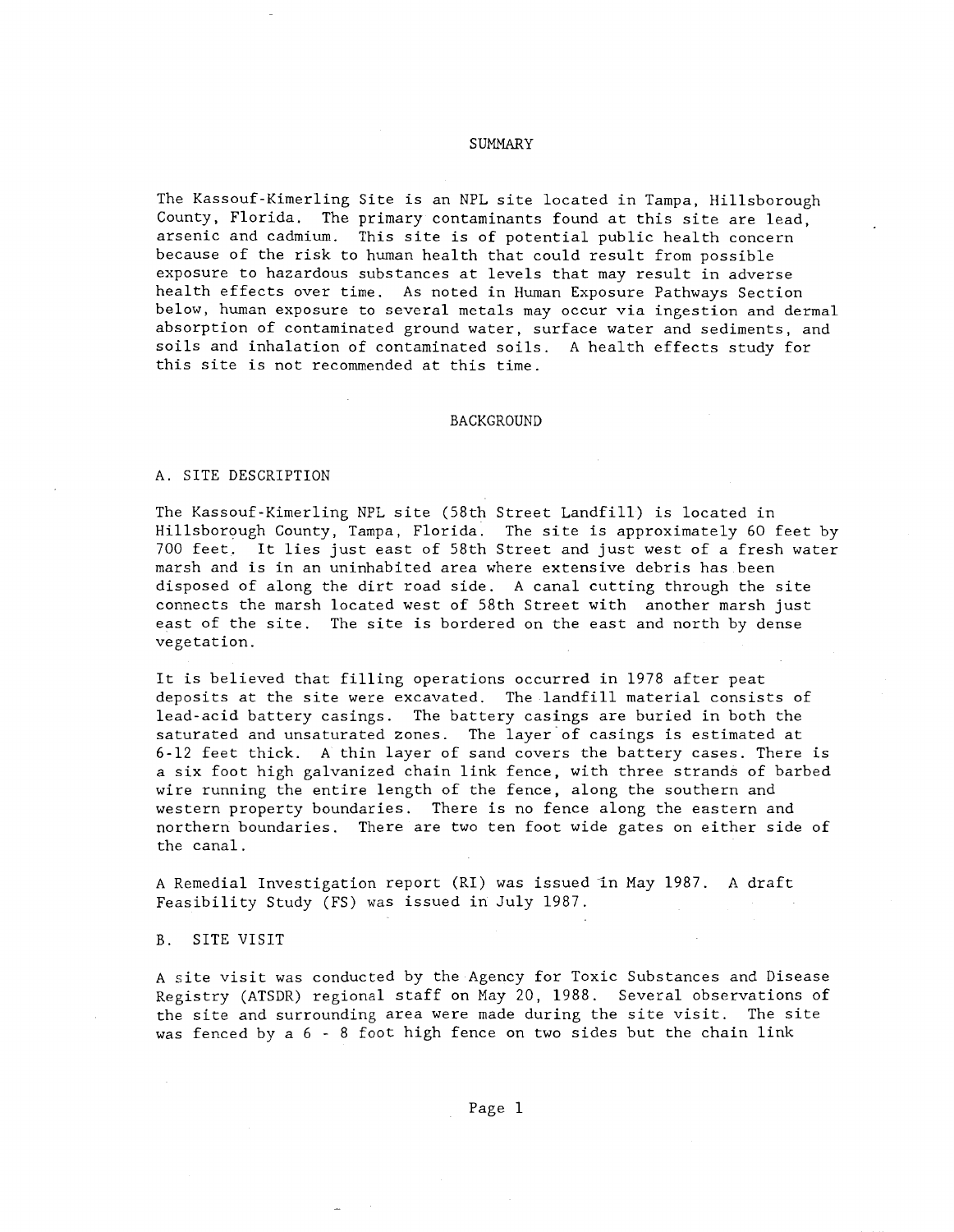fence had been torn from the gate. The other sides of the site were not fenced but were densely vegetated. There were cracked battery cases evident on the site. Rabbits, snake trails, and birds were abundant. Spent shotgun shells were noticed near the site. The road leading to the site was littered with debris. A large lake is located at the north end of the property.

### ENVIRONMENTAL CONTAMINATION AND PHYSICAL HAZARDS

### A. ON-SITE CONTAMINATION

Soil samples were taken in December 1982, and in September 1986. Preliminary surface and ground water samples were performed between September 1981, and January 1984. RI samples were taken in September 1986, and January 1987. The sediments were sampled in September 1986, and January 1987. For the purposes of this Health Assessment, all monitoring points within approximately ten feet of the site boundaries were considered on site (including surface water (SW) samples SW-2 - SW-6 from the RI.) See Table I for a list of contaminants of concern and the media in which they appear.

### B. OFF-SITE CONTAMINATION

The off-site sampling was performed during the same time periods as on-site sampling. The only off-site contamination indicated by the RI was that of surface water (sample SW-9), in which the maximum level of total lead detected was 0.077 ppm. The FS did indicate, however, that in the past zinc and cadmium had also exceeded the state standards. No values for these exceedances were given.

### C. PHYSICAL HAZARDS

The physical hazards posed by this site are expected to be those normally associated with a former waste disposal facility. There were no unusual physical hazards identified on site.

### DEMOGRAPHICS OF POPULATION NEAR SITE

The population of the East Lake/Orient Park neighborhood in which the site is located is approximately 5500 persons. The area south of the site is zoned institutional/residential and commercial/light industrial. There are several churches, a school, and houses in this area. In the commercial/light industrial area are restaurants, offices, a currently inactive fish farm, an inactive landfill, a traffic sign storage and an auto junkyard. The immediate area of the site is uninhabited and is bordered on three sides by dense vegetation. The south side of the site is adjacent to the fenced sign storage area.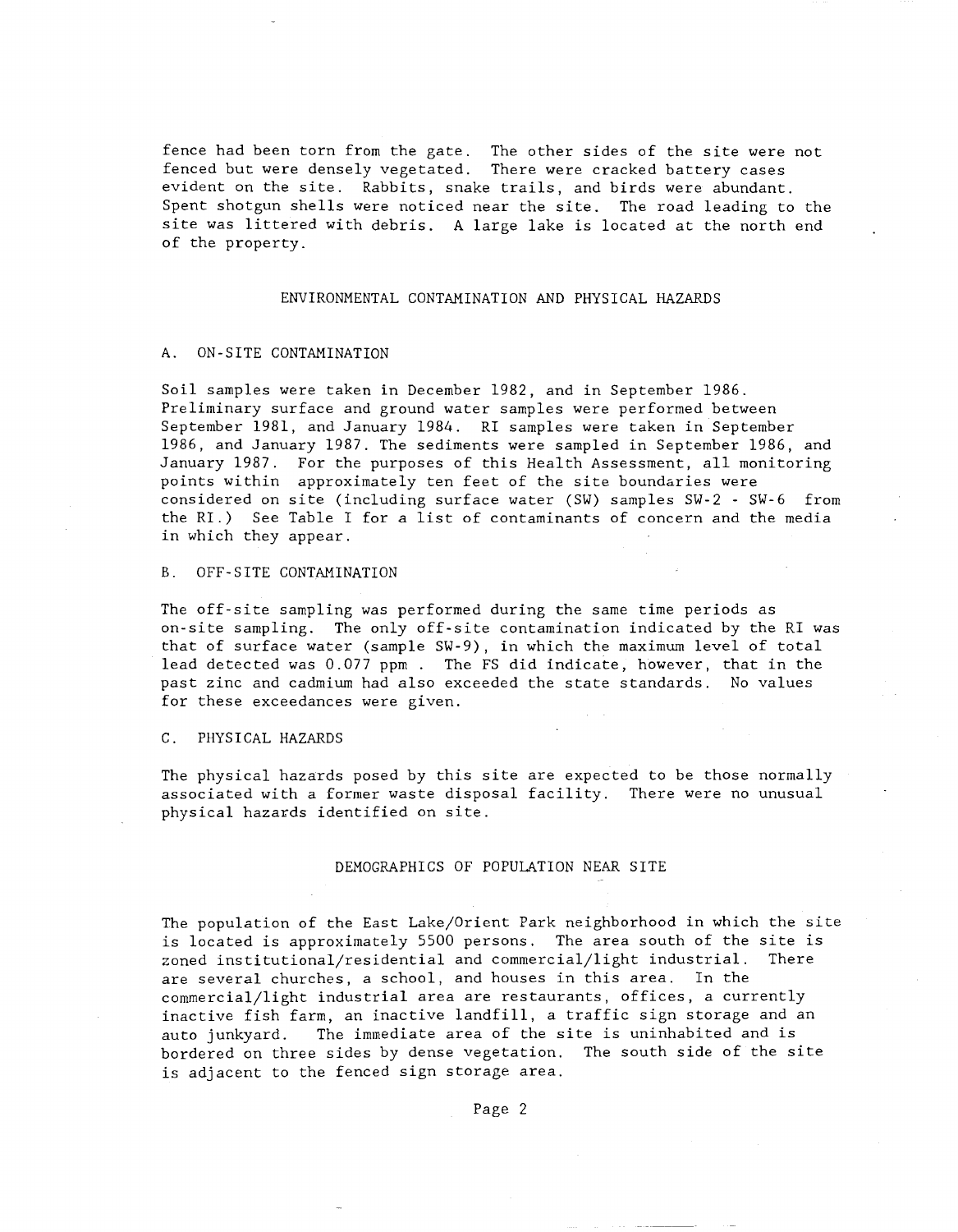# TABLE I

# Ground Water Maximum Concentration Detected (ppm)

| Lead, Unfiltered     | 8.5  |
|----------------------|------|
| Lead, Filtered       | 2.9  |
| Cadmium, Unfiltered  | 0.02 |
| Cadmium, Filtered    | 0.01 |
| Arsenic, Unfiltered  | 0.8  |
| Arsenic, Filtered    | 0.15 |
| Antimony, Unfiltered | 0.3  |
| Antimony, Filtered   | 0.25 |
|                      |      |

# Soil

Maximum Concentration Detected (mg/kg)

| Lead     | 81000          |
|----------|----------------|
| Cadmium  | 12             |
| Arsenic  | 150<br>$\cdot$ |
| Antimony | 510.           |

# Surface Water

Maximum Concentration Detected ( ppm)

| Lead, Unfiltered     | 46    |
|----------------------|-------|
| Lead, Filtered       | 1.3   |
| Cadmium, Unfiltered  | 0.08  |
| Cadmium, Filtered    | 0.002 |
| Arsenic, Unfiltered  | 0.029 |
| Arsenic, Filtered    | 0.002 |
| Antimony, Unfiltered | 1.0   |
| Antimony, Filtered   | n/a   |

**Sediments** Maximum Concentration Detected (ppm)

# Total Lead 17741

n/a - not available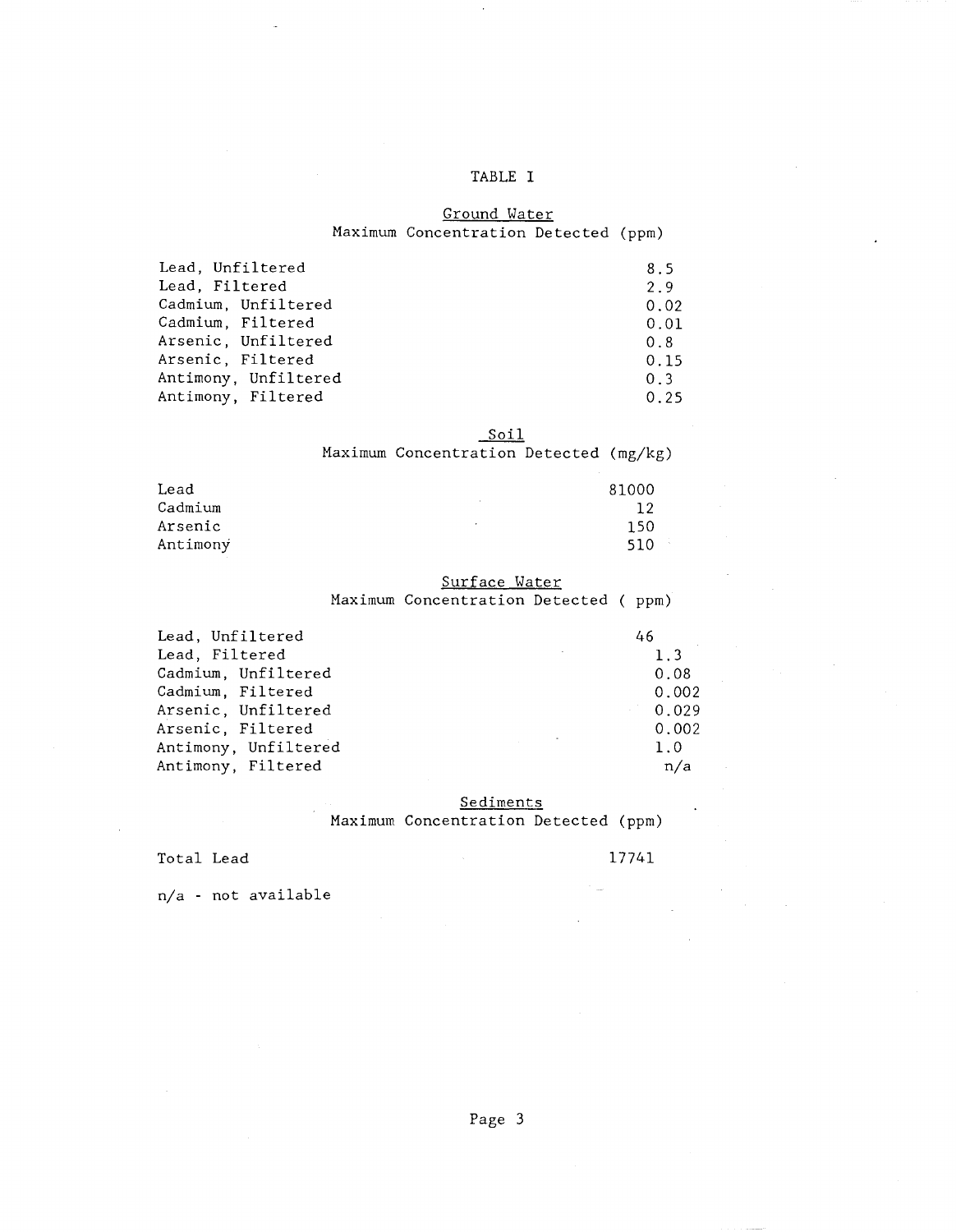## EVALUATION

#### A. SITE CHARACTERIZATION (DATA NEEDS AND EVALUATION)

### 1. Environmental Media

With the exception of domestic well monitoring, which was done only once, the environmental information collected during the remedial investigation was adequate to generally define potential exposure pathways at the site.

There were seven personal exposure air monitoring samples performed at various stages during the remedial investigation. There were twelve total monitoring wells (on- and off-site). Only one of these was located in the Floridian Aquifer. Eight residential potable water wells were sampled once. There were ten surface water monitoring stations and two additional locations which were sampled.

There were a total of fourteen on-site soil borings and five test pits. There were also two off-site soil borings. The location of these samples was appropriate. The water samples were taken downgradient of the buried battery casings with appropriate background samples taken upgradient. Soil samples were taken where known past activities and geophysical investigations would suggest that contamination might be high.

2. Demographics and Land Use

The RI does not discuss the demographics and land use of the immediate area of the site. The EPA Risk Assessment for this site has very good information about the demographics of the county in which the site is located but the information regarding the immediate area around the site is incomplete. The additional information gathered during the site visit suggests that the immediate area of the site is not inhabited.

3. Quality Assurance and Quality Control

The Quality.Assurance and Quality Control (QA/QC) data that was included in the RI consists of the results for the analysis of several blank and duplicate samples. No contaminants were detected in the blank samples. The conclusions presented in this health assessment are based on the data contained in the RI. The validity of these conclusions is, therefore, dependent on the quality of the data provided.

### B. ENVIRONMENTAL PATHWAYS

The environmental pathways of potential concern are soils, ground water, and surface water and its sediments. The primary contaminants of concern in relation to these pathways are lead, arsenic, cadmium and antimony.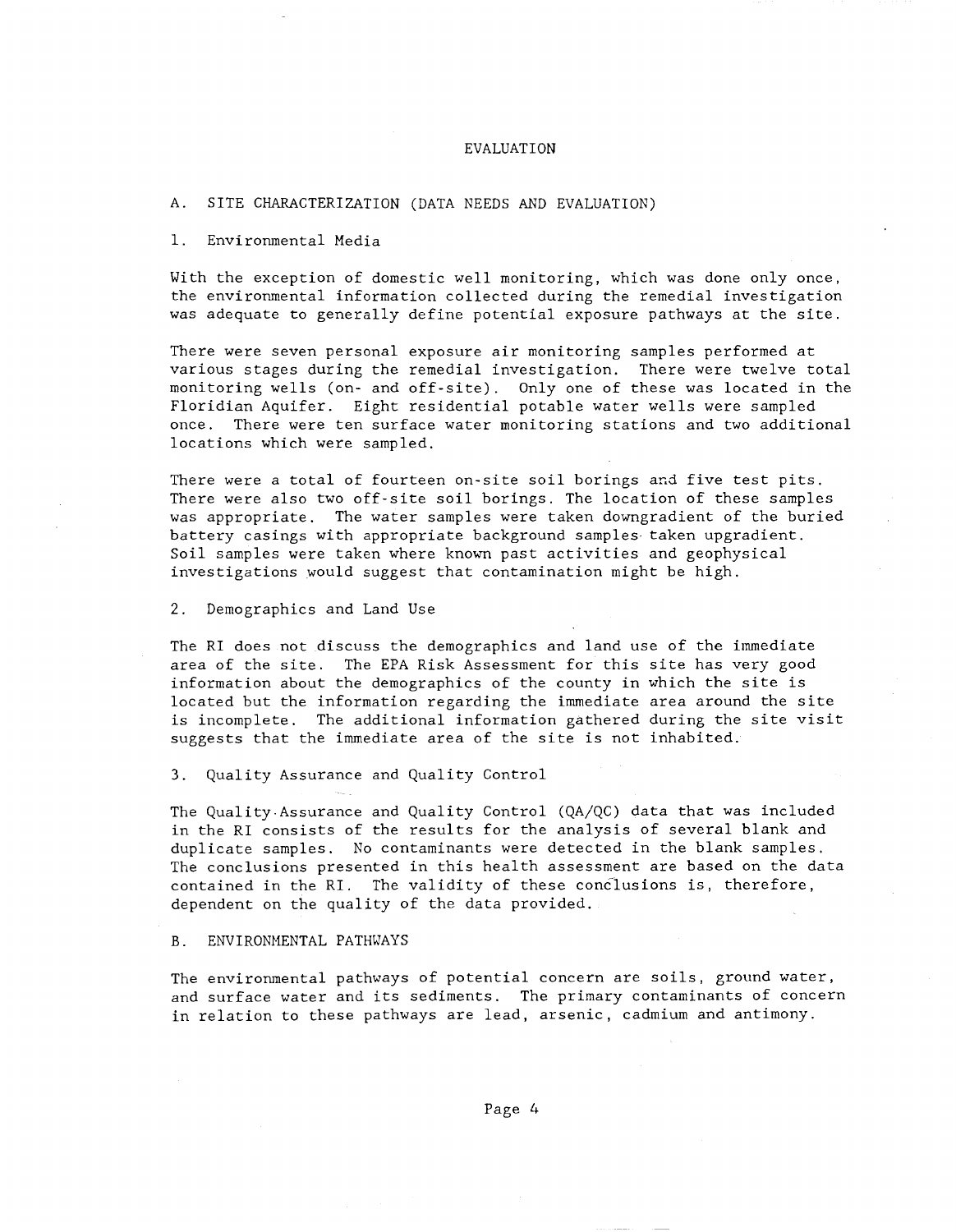The environmental media in which the most concentrated contaminants are found is soil. Lead, cadmium, arsenic and antimony are found in the soil. Although the properties of these chemicals indicate that they have a tendency to be sorbed to soils, they have been detected in ground water as well. This may have resulted from previous waste disposal operations at the site. However, their existence in soil can serve as a reservoir for future ground water contamination due to they many unknown factors which can affect their mobility.

Results of ground water samples indicated that contamination is present in this medium as well. The potential for movement of these contaminants increases greatly once they are in the ground water, especially if they exist in the dissolved phase.

The surficial geologic deposits at the site, in which the water table aquifer is located, consist of peat, unconsolidated sands and silty sands. Soil borings at the site showed that this strata is an average of 15 feet thick. Below this layer lies a low permeability clay layer which averages ebout 8 feet in thickness, and whose extent, based on regional geologic data may not be continuous. This clay layer overlies a limestone and dolomite formation which is several hundred feet thick and comprises the Floridian Aquifer. A regional well inventory revealed that there are nearly 300 wells in the area permitted for consumptive use.

The surficial aquifer is the only aquifer in the vicinity of the site which has shown contamination. The ground water flow direction in this aquifer appears to be toward the marsh to the east of the site where the aquifer seems to discharge. According to the RI, contaminant transport in the ground water appears to terminate in the marsh. The Floridian Aquifer, the source of most of the potable water supply in the area, is separated from the water table aquifer by the clay confining layer. During the RI sampling period, the piezometric level of the Floridian Aquifer was higher than the water level of the surficial aquifer. If this condition remains constant, migration of ground water will tend to be upward from the Floridian Aquifer toward the water table aquifer. Consequently, the water table aquifer would not be expected to contaminate the Floridian Aquifer by infiltration. This phenomenon combined with the low permeability of the intermediate clay layer and discharge of the water table aquifer to the marsh, may limit the potential for contamination of the Floridian. However, other factors such as improperly completely wells in the area, droughts, increase in waste mobility due to pH changes, discontinuity of and ground water flow from the water table aquifer through the clay layer may reverse these phenomena and result in ground water contamination of the Floridian. The domestic wells in the area were sampled only once which may not be an accurate determination if contaminant migration off-site has occurred.

Lead, arsenic, cadmium and antimony are also found in the surface waters and sediments on-site. Surface water is probably the most likely pathway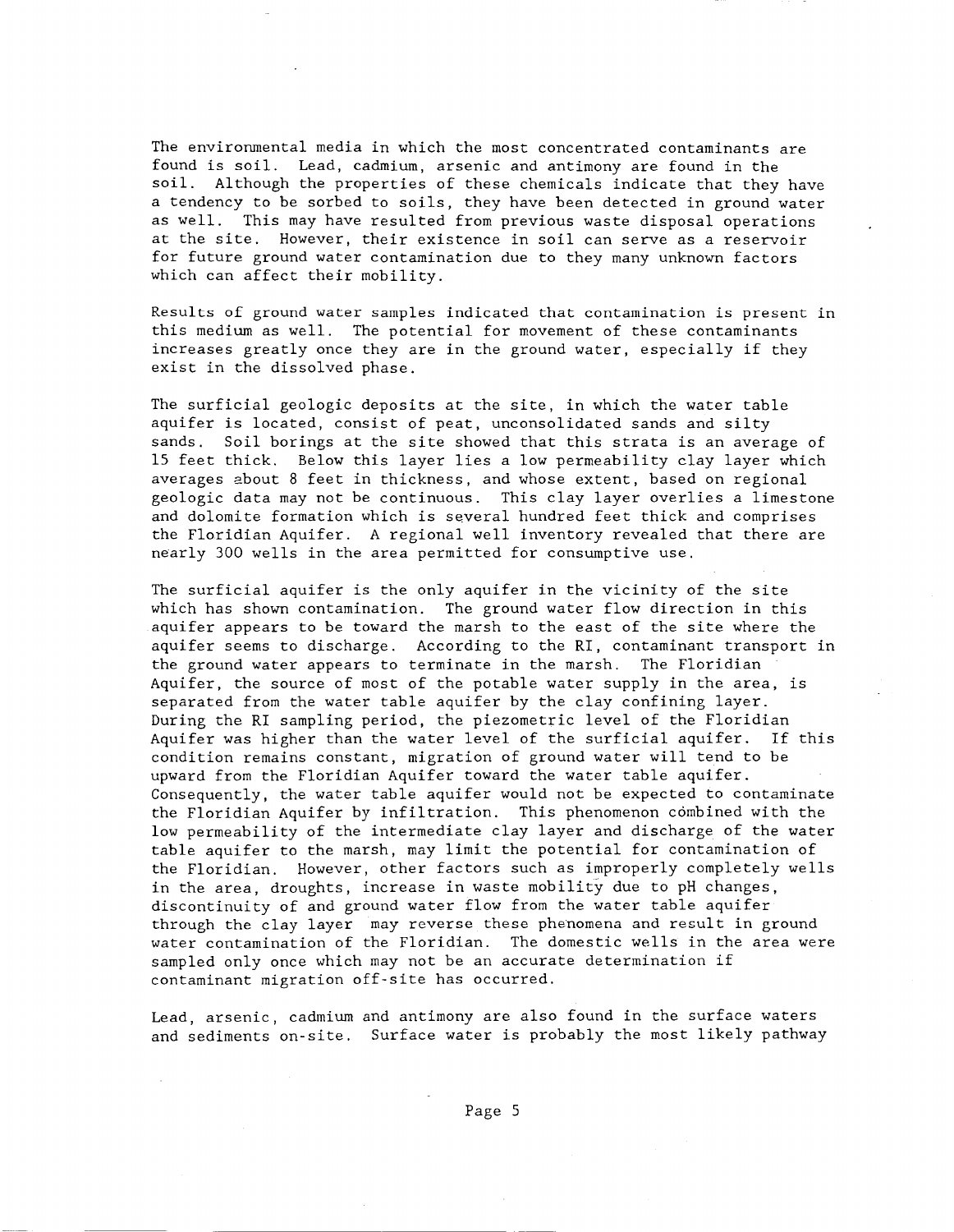to contribute to off-site contamination. Ground water discharging to the marsh has contributed to the maintenance and, therefore, the contamination of the marsh. Rainfall runoff from the site has probably been a factor in the contamination of on-site surface water and sediments as well. The marsh flows into a small stream to the southeast of the landfill which eventually empties into McKay Bay.

Five personal exposure air monitoring samples revealed air contamination below the Occupational Safety and Health Administration (OSHA) standard of  $50 \text{ ug}/1$ . Based on these results, air is not expected to be an environmental pathway of concern. However, it could become a pathway of concern, especially for remedial workers, depending on the soil disturbing characteristics of the selected alternative for remediation.

C. HUMAN EXPOSURE PATHWAYS

The contamination of the environmental media previously identified constitute the following potential human exposure pathways;

- 1. Ingestion, inhalation, and dermal absorption of contaminated soils. Since off-site soils showed no contamination, this pathway would only be of importance to anyone on-site. Site access is partially limited by a fence, so in general only site workers or trespassers would be exposed to the contaminated soils in this manner.
- 2. Ingestion and dermal absorption of contaminated ground water. The water table aquifer on-site is the only ground water in the area which has shown contamination. The RI indicates that this aquifer is not currently used for a potable water supply or for any domestic purposes. Since the water table aquifer appears to discharge to the marsh east of the site and vertical migration of ground water in the Floridian aquifer is upwards, it appears that the water table aquifer is contaminating the Floridian by mixing or infiltration. Therefore, human exposure via any routes related to ground water seems unlikely at present. If contamination of the Floridian Aquifer occurs as discussed in the environmental pathway section, then future human exposure may occur.
- 3. Ingestion and dermal absorption of contaminated surface water and sediment. Site specific conditions as noted in the site visit report do not favor frequent human exposure with the site. However, access to the site remains possible. There were no food chain samples performed.

### PUBLIC HEALTH IMPLICATIONS

The Kassouf-Kimerling site in its current state of contamination poses a potential threat to public health. Lead, cadmium, arsenic and antimony,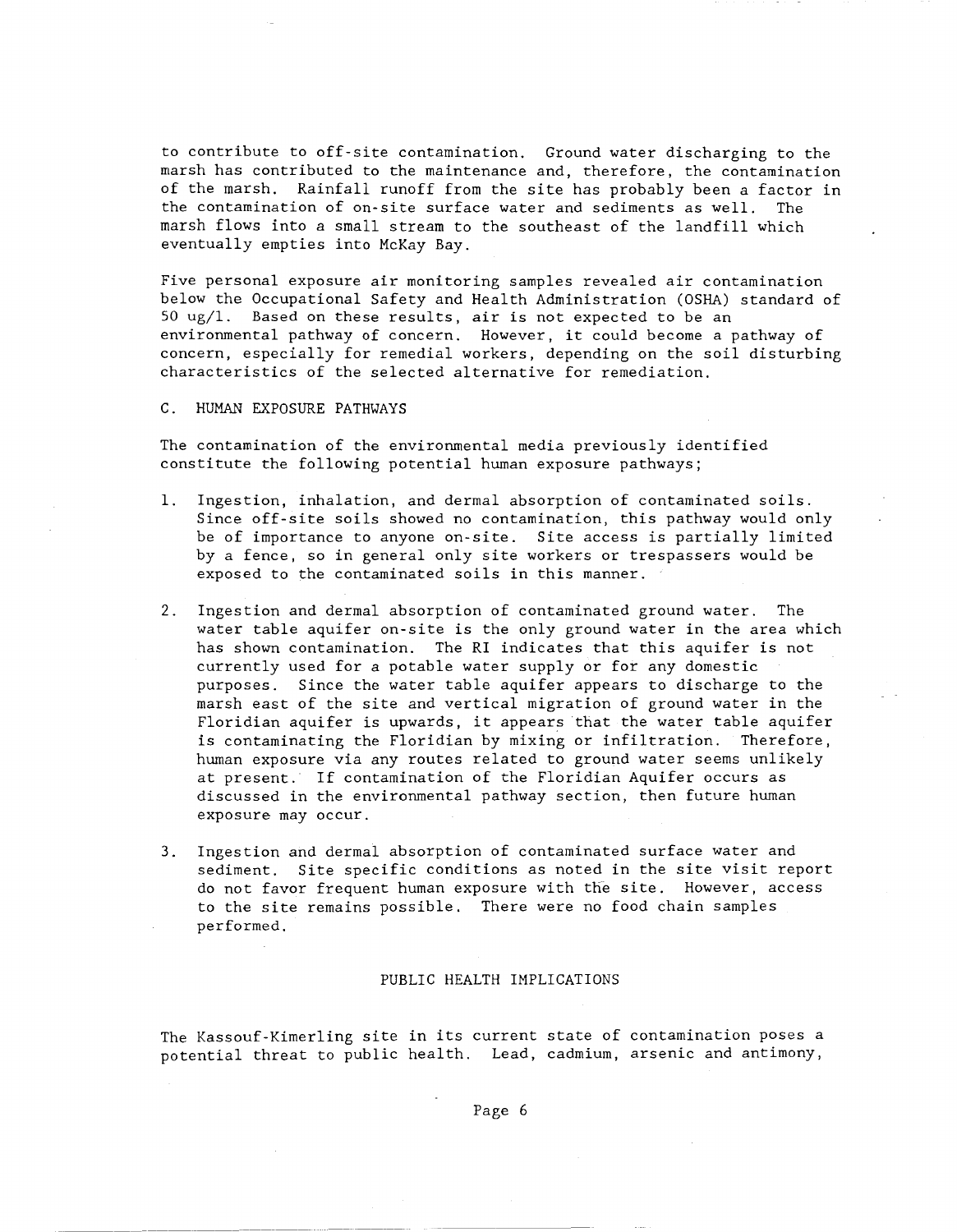the major contaminants of concern, are present in the on-site ground water, soil and surface water. Lead is the contaminant of concern in off-site surface water. Populations at potential risk of exposure to contaminants associated with the site are remedial workers and trespassers.

Exposure to On-site Contaminants

On-site ground water.

Exposure to the levels of lead, cadmium, arsenic and antimony present in the on-site ground water may adversely affect public health. Since there are no known receptors at present, ingestion of contaminated on-site ground water is currently not an exposure pathway of concern. This does not, however, rule out a potential for future exposure if the site is not remediated and contamination of the potable water supply aquifer (i.e., the Floridian) occurs as discussed in the environmental pathway section.

Exposure to On-site Soil

Potential human exposure pathways to on-site soil are ingestion, inhalation of suspended particles and dust, and direct dermal contact. Lead, arsenic and antimony are present in the on-site soil at levels which may pose a potential health concern to all trespassers including children. Interactions between lead, cadmium, arsenic, antimony and mercury may increase the chemical specific toxicity of the above mentioned metals, thereby leading to a potential increase in the overall toxicity and adverse health effects resulting from exposure to on-site soil. Children are at specific risk for adverse health effects potentially resulting from lead induced toxicity. Potential populations at risk of exposure are remedial workers and trespassers. During the site visit conducted by ATSDR regional personnel, additional information on accessibility of the site became available. This information indicates that the dense vegetation makes it very difficult to penetrate the marsh. Since this condition probably will not favor frequent contact with on-site soil, exposure of trespassers may be considered a minimal health concern.

Adequate personal protection equipment is needed to protect workers from potential adverse health effects associated with exposure to on-site soil.

Exposure to On-site Surface Water and Sediments

Ingestion of on-site surface water, contaminated with lead, cadmium and antimony at levels reported in Table I, poses a potential health concern. Similarly, on-site sediments have shown contamination with levels of lead which may adversely affect public health. Documentation of recreational activities associated with the site was not provided. Although personal conversation with a former area resident indicated that fishing does take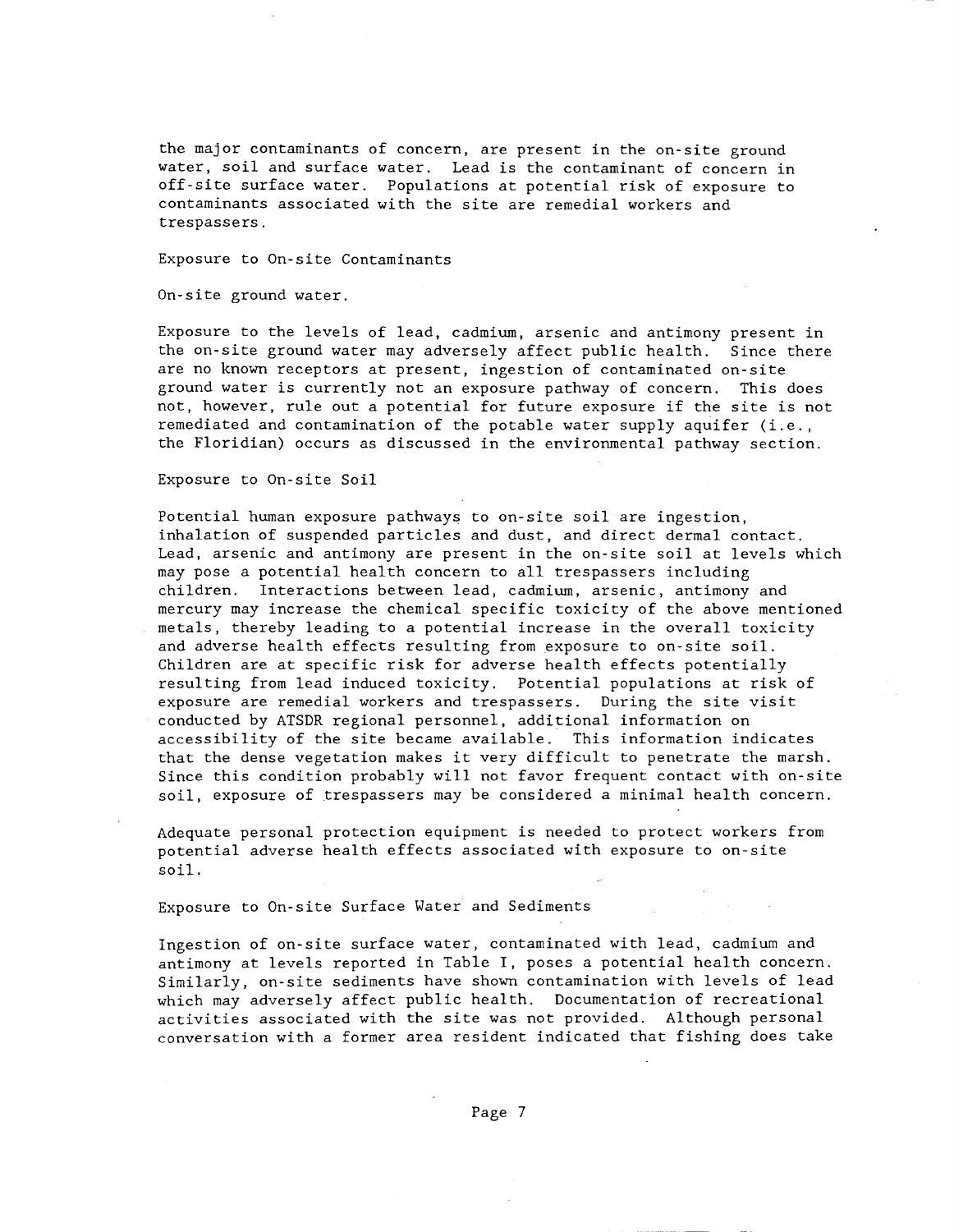place on the site and on other hazardous waste sites in the area, the site visit report indicates that this is probably an infrequent occurrence. Therefore, ingestion of potentially contaminated fish present in the on-site surface water, - and to a lesser extent accidental ingestion of surface water and sediments-, should be considered as potential human exposure pathways of minimal concern.

Exposure to Off-site Contaminants

Off-site Ground water

One round of sampling (January 1987) of domestic water supply wells surrounding the site did not reveal contamination which could pose a<br>current health concern. Future public health concerns would depend Future public health concerns would depend on contaminant migration and human exposure to these contaminants.

Off-site Surface Water

The only documented contamination of off-site surface water, was where lead was detected at a maximum level of  $0.077$  mg/l. Chronic ingestion of off-site surface water may cause adverse health effects. Since ingestion of off-site surface water may most likely occur on an accidental basis, ingestion of off-site surface water is not an exposure pathway of major concern.

The presence of such metals may influence the significance of food chain contamination as a potential exposure pathway. As discussed above, documentation of recreational activities around the site was not provided.

### CONCLUSIONS AND RECOMMENDATIONS

This site is of potential public health concern because of the risk to human health that could result from possible exposure to hazardous substances at levels that may result in adverse health effects over time. As noted in Human Exposure Pathways Section above, human exposure to several metals may occur via ingestion and dermal absorption of contaminated ground water, surface water and sediments, and soils and inhalation of contaminated soils.

The Kassouf-Kimerling site in its current state of contamination poses a potential health concern. Populations at potential risk of exposure are remedial workers and trespassers. There is also a potential for future exposure to contaminated ground water.

Surface water appears to be a primary environmental pathway for migration of contaminants off-site. Presently, because site specific conditions do not favor frequent human exposure, food chain contamination is of minimal health concern.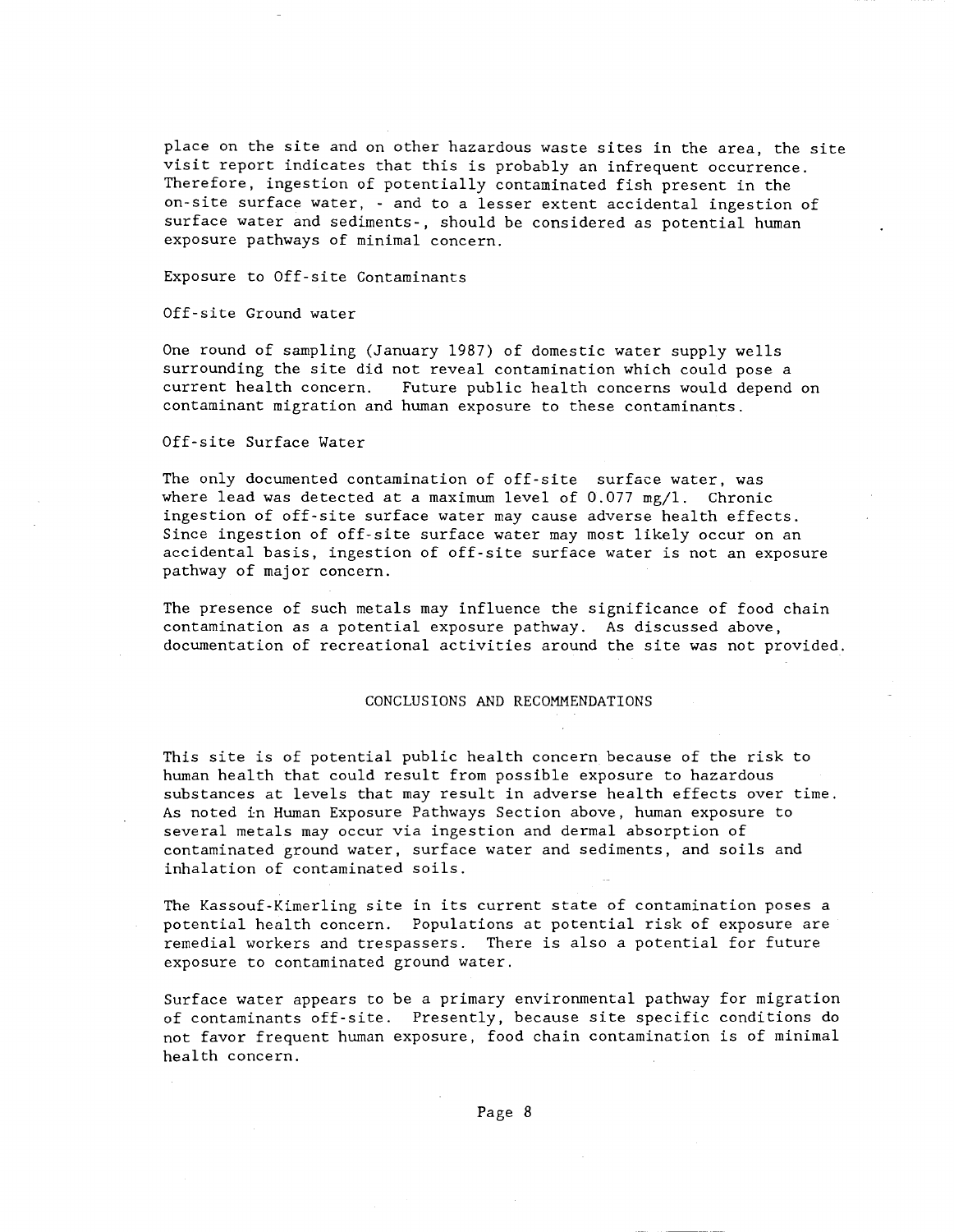Feasibility Study Alternative 2-(Offsite Disposal of Landfill Wastes), Alternative 3-(Excavation and Fixation of Landfill Materials, Resource Recovery and Capping), Alternative 4-(Excavation of Contaminated Marsh Sediments and Erosion Control) and Alternative 6-(Excavation of Landfill Materials, Resource Recovery, Capping and Treatment of Ground Water) should be protective of public health provided adequate monitoring, to determine their effectiveness, is performed.

1. Restrict access to the site, including repair of the gate, to prevent exposures to on-site contaminants. Dense vegetation should also aid in limiting access to the site.

2. Regularly monitor surface water until remediation of the site is completed to ensure that surface water contaminants including those in sediments will not result in food chain contamination if fish or animals from this area are consumed.

3. Regularly monitor off-site ground water, including periodic sampling of domestic water supply wells, until remediation is completed, to determine if off-site contaminant migration is occurring which may adversely affect the health of area residents.

4. Provide, at a minimum, adequate personal protective equipment as required by the Occupational Safety and Health Administration to remedial workers who may be exposed to contaminants in the on-site soil, ambient air, surface water and sediments. Conduct air sampling during these activities to ensure that workers are not exposed to unacceptable levels of chemicals present in the on-site soil since soil disturbing activities may increase the concentration of on-site contaminants in the ambient air.

5. Consider institutional controls to prevent installation of anyon-site drinking water wells in the near future.

6. In accordance with CERCLA as amended, the Kassouf-Kimerling site has been evaluated for appropriate follow-up with respect to health effects studies. Although there is currently a potential for human exposure to on-site/off-site contaminants , there are no indications in the information and data reviewed for this Health Assessment that human exposure is actually occurring at the present time or has occurred in the past. Accordingly, this site is not being considered for follow-up health studies at this time. However, if data becomes available suggesting that human exposure is currently occurring or has occurred in the past, ATSDR will reevaluate this site for any indicated follow-up.

### PREPARERS OF THE REPORT:

Environmental Reviewer:

Lisa C. Hayes Environmental Health Engineer Environmental Engineering Branch

Page 9